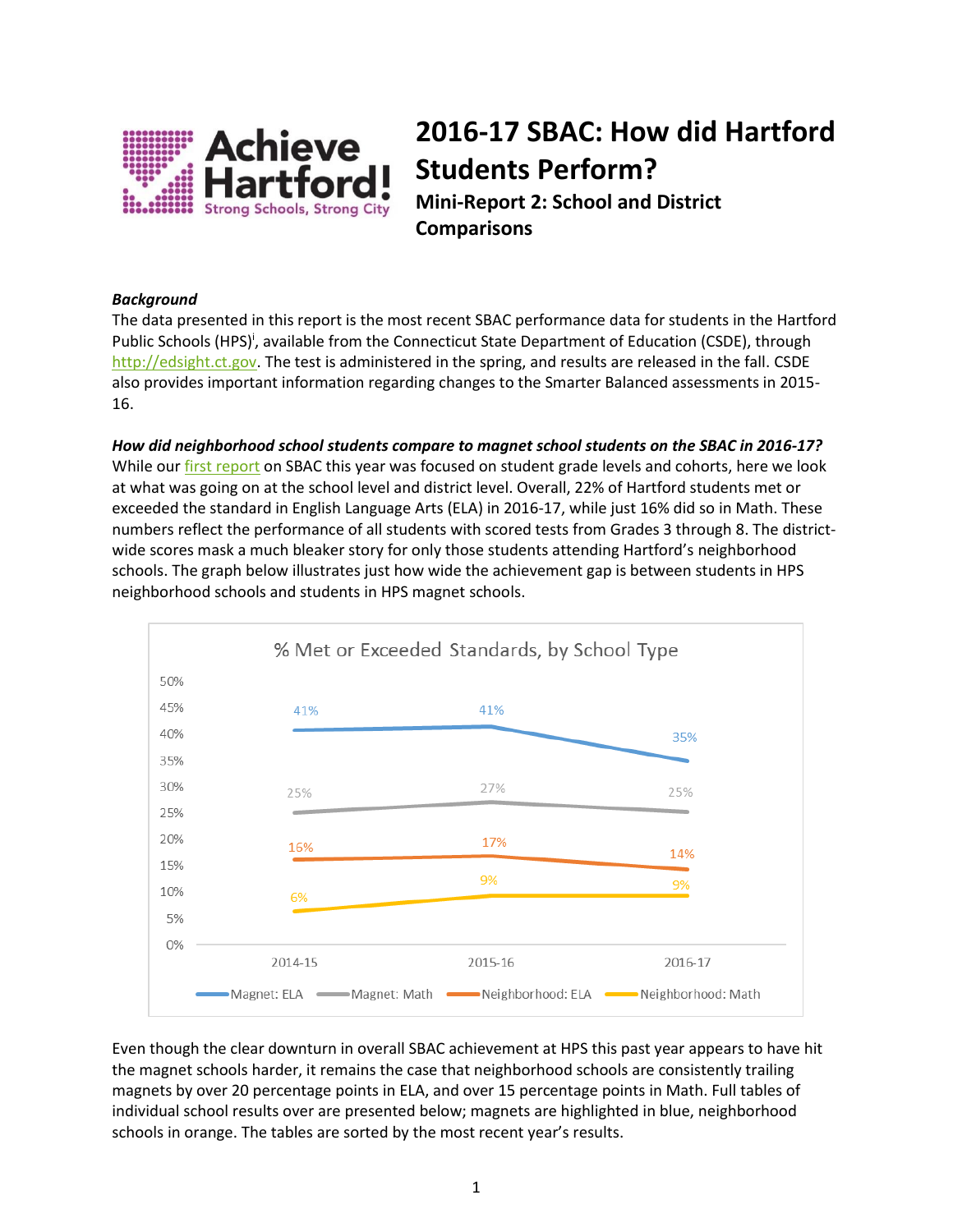Careful examination of the table below for ELA proficiency reinforces that the magnets were not spared from the district-wide decrease in ELA proficiency:

|                                                       |         | % met or exceeded ELA |                      |  |  |
|-------------------------------------------------------|---------|-----------------------|----------------------|--|--|
| <b>School</b>                                         | 2014-15 | 2015-16               | 2016-17              |  |  |
| <b>Renzulli Gifted and Talented Academy</b>           | $\ast$  | 69%                   | 63%                  |  |  |
| <b>STEM Magnet School at Annie Fisher</b>             | 57%     | 69%                   | 52%                  |  |  |
| <b>Breakthrough Magnet School</b>                     | 44%     | 44%                   | 44%                  |  |  |
| <b>Webster Micro Society Magnet School</b>            | 46%     | 42%                   | 40%                  |  |  |
| Environmental Sciences Magnet School at Mary M Hooker | 44%     | 47%                   | 39%                  |  |  |
| Montessori Magnet School at Annie Fisher              | 44%     | 48%                   | 37%                  |  |  |
| Kinsella Magnet School of Performing Arts             | 45%     | 43%                   | 36%                  |  |  |
| Hartford Magnet Trinity College Academy               | 42%     | 43%                   | 36%                  |  |  |
| Montessori Magnet at Moylan School                    | $\ast$  | 49%                   | 35%                  |  |  |
| <b>Betances STEM Magnet School</b>                    | 39%     | 35%                   | 32%                  |  |  |
| <b>Classical Magnet School</b>                        | 35%     | 29%                   | 29%                  |  |  |
| <b>Breakthrough II School</b>                         | 31%     | 28%                   | 26%                  |  |  |
| Sports and Medical Sciences Academy                   | 31%     | 31%                   | 25%                  |  |  |
| Naylor/CCSU Leadership Academy                        | 25%     | 31%                   | 24%                  |  |  |
| Betances Early Reading Lab Magnet School              | 16%     | 26%                   | 21%                  |  |  |
| <b>Global Communications Academy</b>                  | 26%     | 20%                   | 19%                  |  |  |
| Capital Preparatory Magnet School                     | 34%     | 33%                   | 18%                  |  |  |
| <b>West Middle School</b>                             | 33%     | 23%                   | 17%                  |  |  |
| Rawson School                                         | 17%     | 16%                   | 17%                  |  |  |
| <b>Kennelly School</b>                                | 19%     | 20%                   | 16%                  |  |  |
| Expeditionary Learning Academy at Moylan School       | 21%     | 20%                   | 16%                  |  |  |
| <b>Simpson-Waverly School</b>                         | 13%     | 11%                   | 14%                  |  |  |
| <b>SAND School</b>                                    | 9%      | 9%                    | 13%                  |  |  |
| Sanchez School                                        | 24%     | 23%                   | 13%                  |  |  |
| <b>Batchelder School</b>                              | 12%     | 18%                   | 13%                  |  |  |
| M. D. Fox Elementary School                           | 9%      | 13%                   | 12%                  |  |  |
| McDonough Middle School                               | 13%     | 9%                    | 11%                  |  |  |
| <b>Parkville Community School</b>                     | 17%     | 14%                   | 10%                  |  |  |
| M. L. King School                                     | 17%     | 14%                   | 10%                  |  |  |
| <b>Burr School</b>                                    | 15%     | 15%                   |                      |  |  |
| <b>Milner Elementary School</b>                       | 10%     | 8%                    |                      |  |  |
| <b>Burns Latino Studies Academy</b>                   | 5%      | 7%                    |                      |  |  |
| <b>Wish Museum School</b>                             | 10%     | 13%                   |                      |  |  |
| <b>Asian Studies Academy</b>                          | 13%     | 9%                    |                      |  |  |
|                                                       |         |                       | *Data not available. |  |  |

Still, the magnet/neighborhood dichotomy is no statistical quirk—while there is some overlap in the middle of the score distribution, the majority of magnet schools continue to outperform neighborhood schools. The clear exception to the rule is the Renzulli Gifted and Talented Academy, but one can hardly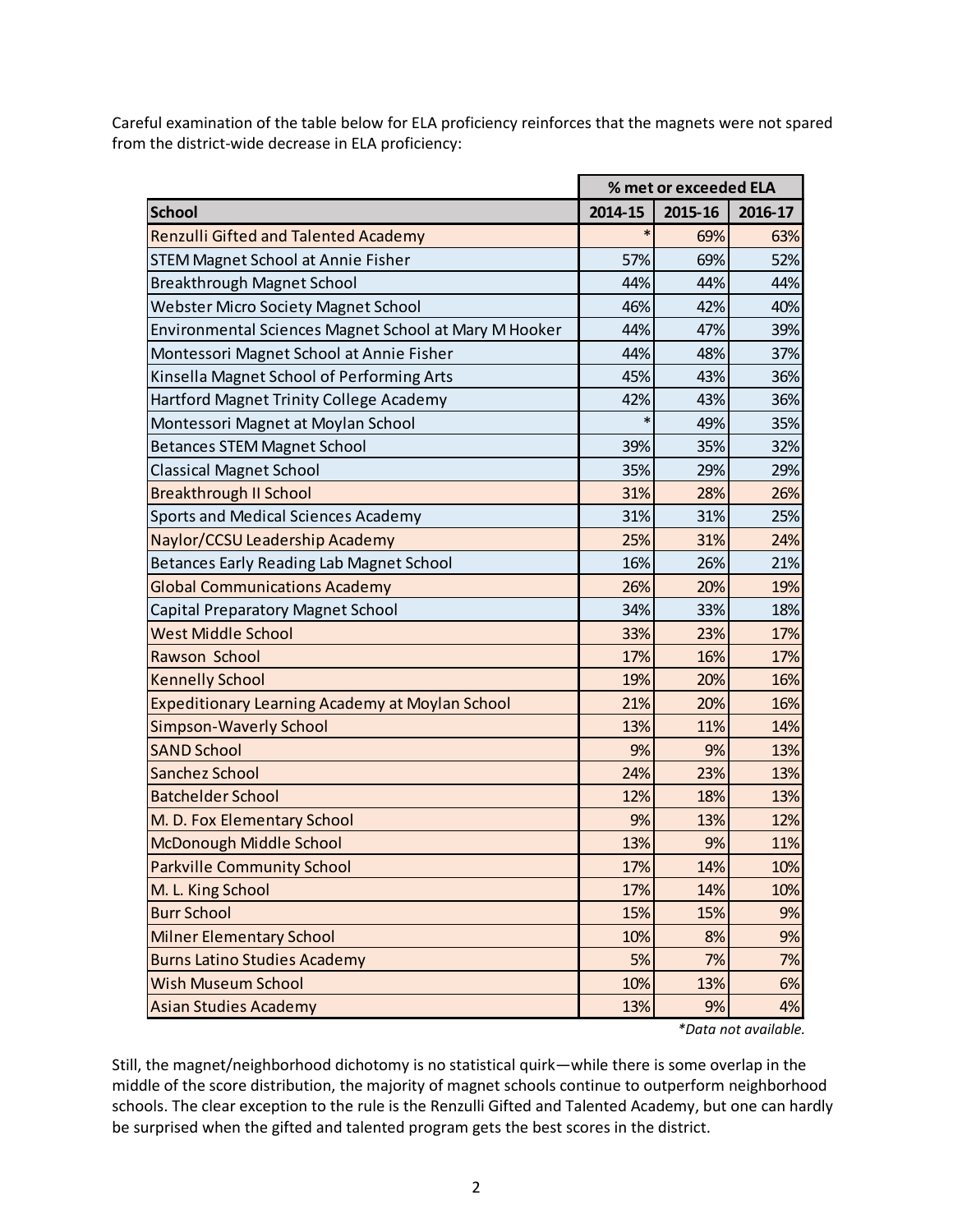Almost everything said above about the ELA rankings can also be said for Math, presented below:

|                                                                                                                                                                                                                                                                                                                                          |              | % met or exceeded math |
|------------------------------------------------------------------------------------------------------------------------------------------------------------------------------------------------------------------------------------------------------------------------------------------------------------------------------------------|--------------|------------------------|
| 2014-15<br>2015-16<br><b>School</b>                                                                                                                                                                                                                                                                                                      |              | 2016-17                |
| <b>STEM Magnet School at Annie Fisher</b><br>57%<br>44%                                                                                                                                                                                                                                                                                  |              |                        |
| <b>Renzulli Gifted and Talented Academy</b><br>48%                                                                                                                                                                                                                                                                                       |              |                        |
| Environmental Sciences Magnet School at Mary M Hooker<br>38%<br>39%                                                                                                                                                                                                                                                                      |              |                        |
| <b>Webster Micro Society Magnet School</b><br>32%<br>31%                                                                                                                                                                                                                                                                                 |              |                        |
| <b>Breakthrough Magnet School</b><br>28%<br>33%                                                                                                                                                                                                                                                                                          |              |                        |
| Montessori Magnet at Fisher School<br>35%<br>30%                                                                                                                                                                                                                                                                                         |              |                        |
| <b>Betances STEM Magnet School</b><br>22%<br>24%                                                                                                                                                                                                                                                                                         |              |                        |
| Sports and Medical Sciences Academy<br>20%<br>23%                                                                                                                                                                                                                                                                                        |              |                        |
| Kinsella Magnet School of Performing Arts<br>21%<br>22%                                                                                                                                                                                                                                                                                  |              |                        |
| Hartford Magnet Trinity College Academy<br>21%<br>23%                                                                                                                                                                                                                                                                                    |              |                        |
| $\ast$<br>Montessori Magnet at Moylan School<br>25%                                                                                                                                                                                                                                                                                      |              |                        |
| <b>Breakthrough II School</b><br>11%<br>20%                                                                                                                                                                                                                                                                                              |              |                        |
| <b>Sanchez School</b><br>17%<br>14%                                                                                                                                                                                                                                                                                                      |              |                        |
| Expeditionary Learning Academy at Moylan School<br>9%<br>15%                                                                                                                                                                                                                                                                             |              |                        |
| <b>Classical Magnet School</b><br>17%<br>15%                                                                                                                                                                                                                                                                                             |              |                        |
| Naylor/CCSU Leadership Academy<br>14%<br>14%                                                                                                                                                                                                                                                                                             |              |                        |
| <b>West Middle School</b><br>16%<br>19%                                                                                                                                                                                                                                                                                                  |              |                        |
| <b>Kennelly School</b><br>7%<br>12%                                                                                                                                                                                                                                                                                                      |              |                        |
| <b>Batchelder School</b><br>4%<br>7%                                                                                                                                                                                                                                                                                                     |              |                        |
| Rawson School<br>6%<br>9%                                                                                                                                                                                                                                                                                                                |              |                        |
| <b>Parkville Community School</b><br>8%<br>9%                                                                                                                                                                                                                                                                                            |              |                        |
| Capital Preparatory Magnet School<br>18%<br>21%                                                                                                                                                                                                                                                                                          |              |                        |
| <b>Global Communications Academy</b><br>11%<br>10%                                                                                                                                                                                                                                                                                       |              |                        |
| <b>Burr School</b><br>7%<br>7%                                                                                                                                                                                                                                                                                                           |              |                        |
| 3%<br>M. D. Fox Elementary School<br>9%                                                                                                                                                                                                                                                                                                  |              |                        |
| *<br><b>SAND School</b><br>5%                                                                                                                                                                                                                                                                                                            |              |                        |
| $\ast$<br><b>Burns Latino Studies Academy</b><br>2%                                                                                                                                                                                                                                                                                      |              |                        |
| 5%<br>4%<br><b>Simpson-Waverly School</b>                                                                                                                                                                                                                                                                                                |              |                        |
| 3%<br>3%<br>McDonough Expeditionary Learning School                                                                                                                                                                                                                                                                                      |              |                        |
| <b>Milner Elementary School</b><br>3%                                                                                                                                                                                                                                                                                                    |              |                        |
| <b>Asian Studies Academy</b><br>2%<br>4%                                                                                                                                                                                                                                                                                                 |              |                        |
| Betances Early Reading Lab Magnet School<br>11%                                                                                                                                                                                                                                                                                          | 17% *        |                        |
| <b>Wish Museum School</b><br>5%                                                                                                                                                                                                                                                                                                          | $\ast$<br>6% |                        |
| M. L. King School<br>4%                                                                                                                                                                                                                                                                                                                  | $\ast$<br>4% |                        |
| *Data not available.<br>The big exception here is Capital Preparatory Magnet School, which has gone from 21% to 9%<br>proficiency since the first year of testing. While this mirrors their proficiency losses in ELA, it contras<br>with the otherwise flat trend in Math proficiency district-wide. STEM Magnet School at Annie Fisher |              |                        |
| saw a sharp decline, yet retained its status as the top-ranked HPS school in SBAC math. Importantly,<br>their scores are still better than they were in the first year of test administration.                                                                                                                                           |              |                        |

The big exception here is Capital Preparatory Magnet School, which has gone from 21% to 9% proficiency since the first year of testing. While this mirrors their proficiency losses in ELA, it contrasts with the otherwise flat trend in Math proficiency district-wide. STEM Magnet School at Annie Fisher also saw a sharp decline, yet retained its status as the top-ranked HPS school in SBAC math. Importantly,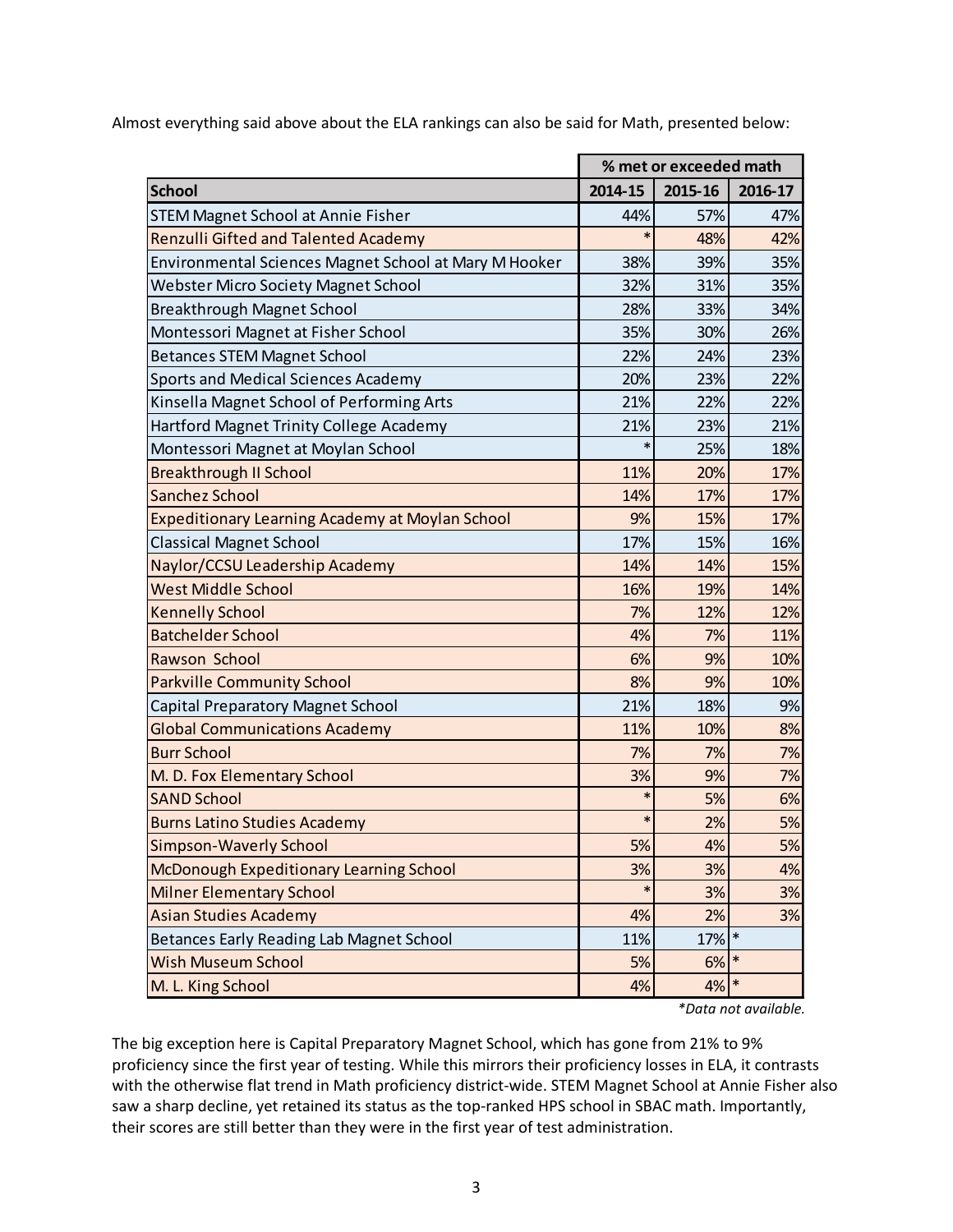## *Performance by district*

In previous years we've simply laid out a data table of the performance of various districts as compared to Hartford. While those tables are still included below, we have combined some districts into categories<sup>ii</sup> to better visualize the ladder of achievement.

Both graphs below reveal the same pattern: Hartford, at the bottom, with a lower ELA proficiency rate than our index of Alliance Districts; CREC, edging out the Charters, but still falling short of the State; and our index of High Achievers (suburban districts), with proficiency rates well above the rest.



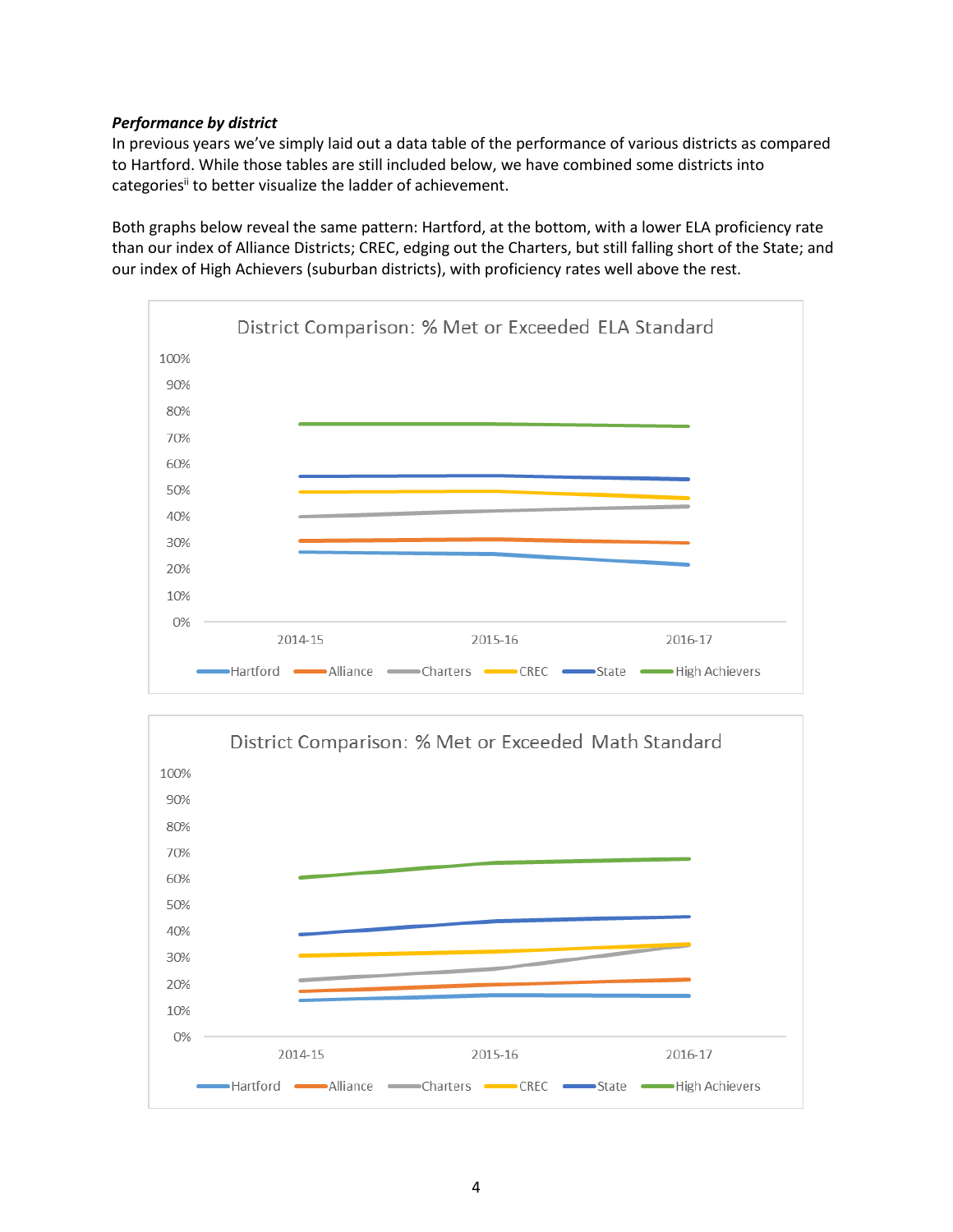That Hartford is performing poorly by comparison is not a surprise; that it is performing poorly by the standards of Alliance Districts is more troubling. It is no illusion caused by the index calculation—the full tables below break out each district individually, and Hartford's proficiency rates are clearly lower than almost everyone else's, except Bridgeport and New Britain.

|              | <b>ELA</b>                                     |         |         |         |
|--------------|------------------------------------------------|---------|---------|---------|
| Category     | <b>District</b>                                | 2014-15 | 2015-16 | 2016-17 |
|              |                                                |         |         |         |
|              | High Achievers   Farmington School District    | 78%     | 79%     | 79%     |
|              | High Achievers Glastonbury School District     | 78%     | 79%     | 77%     |
|              | High Achievers   West Hartford School District | 72%     | 71%     | 71%     |
| <b>State</b> | <b>State of Connecticut</b>                    | 55%     | 56%     | 54%     |
|              | Achievement First Hartford                     |         |         |         |
| Charters     | Academy Inc. District                          | 42%     | 45%     | 51%     |
| Alliance     | <b>Stamford School District</b>                | 49%     | 50%     | 48%     |
| <b>CREC</b>  | Capitol Region Education Council               | 49%     | 50%     | 47%     |
| Alliance     | Manchester School District                     | 39%     | 40%     | 36%     |
| Charters     | Jumoke Academy District                        | 38%     | 39%     | 33%     |
| Alliance     | New Haven School District                      | 29%     | 32%     | 31%     |
| Alliance     | <b>East Hartford School District</b>           | 33%     | 32%     | 30%     |
| Alliance     | <b>Waterbury School District</b>               | 26%     | 27%     | 26%     |
| Alliance     | <b>Bridgeport School District</b>              | 24%     | 22%     | 22%     |
| Hartford     | <b>Hartford School District</b>                | 27%     | 26%     | 22%     |
| Alliance     | New Britain School District                    | 23%     | 22%     | 19%     |

| Math                  |                                      |         |         |         |  |  |
|-----------------------|--------------------------------------|---------|---------|---------|--|--|
| Category              | <b>District</b>                      | 2014-15 | 2015-16 | 2016-17 |  |  |
| <b>High Achievers</b> | Farmington School District           | 64%     | 73%     | 74%     |  |  |
| <b>High Achievers</b> | <b>Glastonbury School District</b>   | 67%     | 75%     | 74%     |  |  |
| <b>High Achievers</b> | <b>West Hartford School District</b> | 55%     | 58%     | 61%     |  |  |
| <b>State</b>          | <b>State of Connecticut</b>          | 39%     | 44%     | 46%     |  |  |
| Alliance              | <b>Stamford School District</b>      | 37%     | 41%     | 44%     |  |  |
|                       | Achievement First Hartford           |         |         |         |  |  |
| Charters              | Academy Inc. District                | 26%     | 30%     | 43%     |  |  |
| <b>CREC</b>           | Capitol Region Education Council     | 31%     | 32%     | 35%     |  |  |
| Alliance              | Manchester School District           | 28%     | 30%     | 30%     |  |  |
| Charters              | Jumoke Academy District              | 16%     | 20%     | 22%     |  |  |
| Alliance              | New Haven School District            | 13%     | 18%     | 21%     |  |  |
| Alliance              | <b>Waterbury School District</b>     | 13%     | 16%     | 18%     |  |  |
| Alliance              | <b>East Hartford School District</b> | 17%     | 17%     | 17%     |  |  |
| Hartford              | <b>Hartford School District</b>      | 14%     | 16%     | 16%     |  |  |
| Alliance              | <b>Bridgeport School District</b>    | 9%      | 10%     | 13%     |  |  |
| Alliance              | <b>New Britain School District</b>   | 14%     | 13%     | 12%     |  |  |